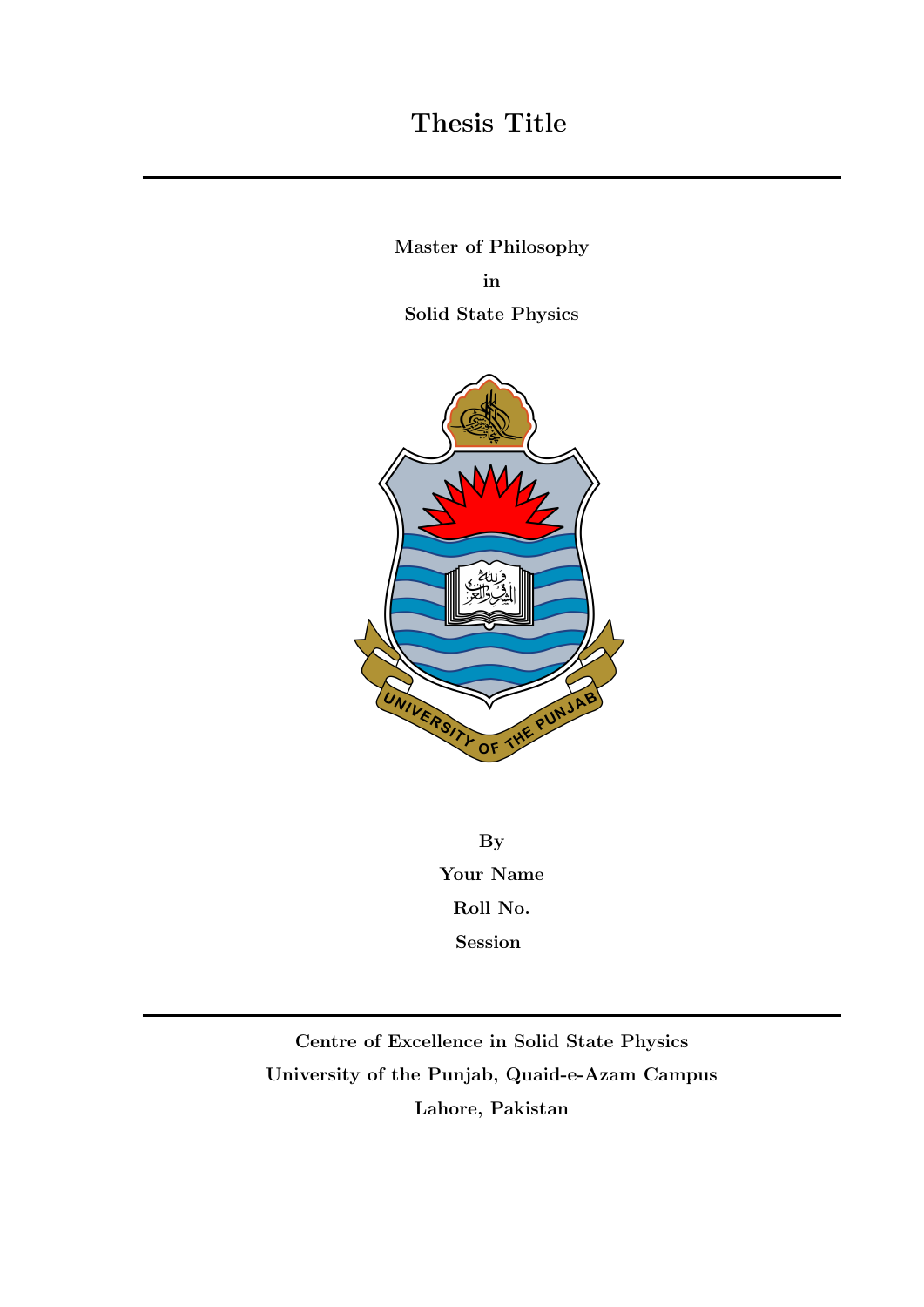A thesis submitted for the award of degree of

Master of Philosophy

in

Solid State Physics



By Your Name Roll No. Session

Centre of Excellence in Solid State Physics University of the Punjab, Quaid-e-Azam Campus Lahore, Pakistan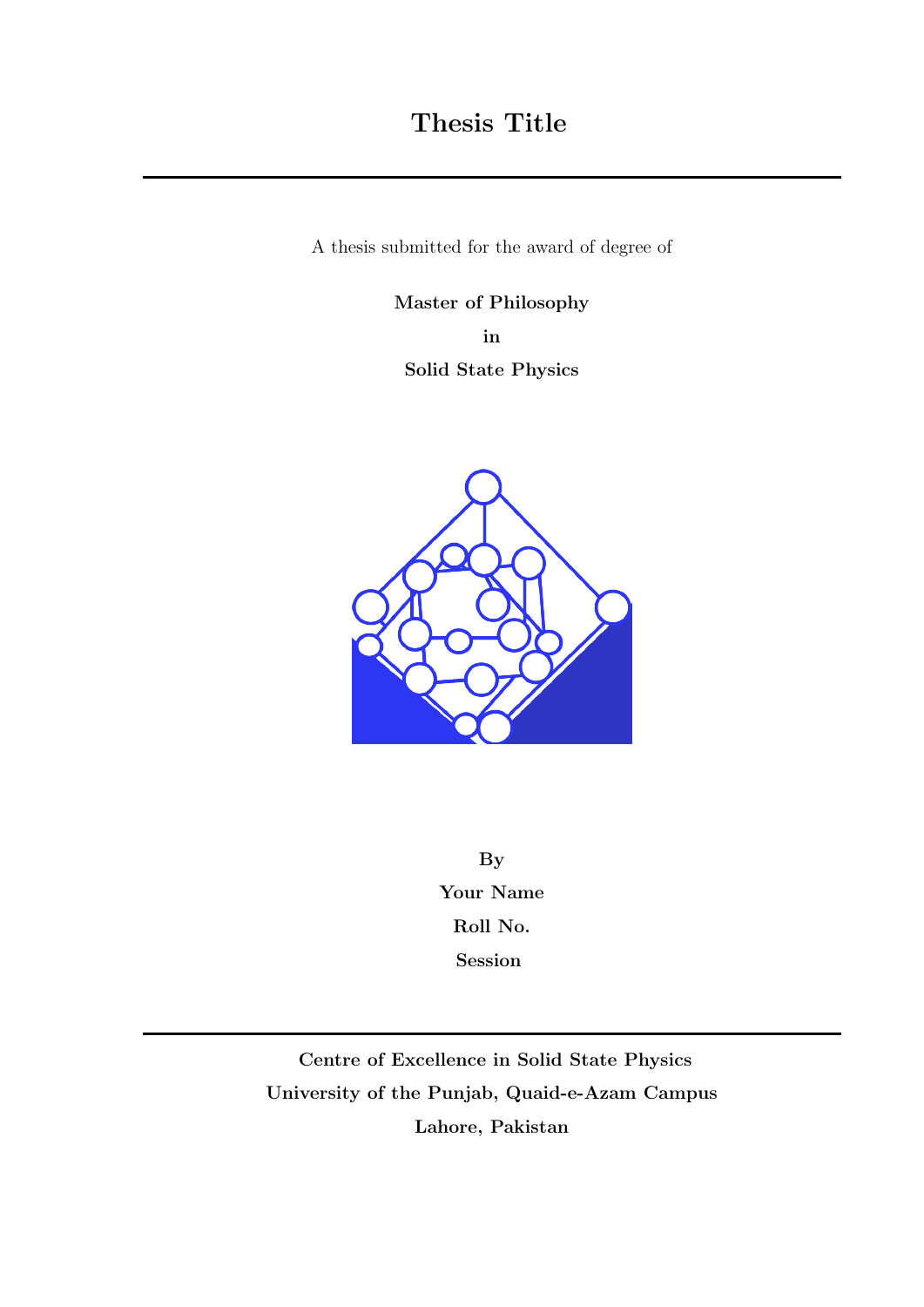#### **Certificate**

This is to certify that the work embodied in this thesis entitled "Thesis Title" has been carried out by Your Name S/O Father Name, Roll No.(XYZ), Session 2019-2021 at the Centre of Excellence in Solid State Physics, University of the Punjab, Lahore, Pakistan, under my supervision in partial fulfillment of the requirement for the award of the degree of Master of Philosophy (M.Phil) in Solid State Physics (SSP). The matter embodied in this thesis is original and has not been submitted for the award of any other degree.

Research Supervisor Director

Supervisor Name Director Name

e.g. Dr. Shahid Atiq e.g. Prof. Dr. Saira Riaz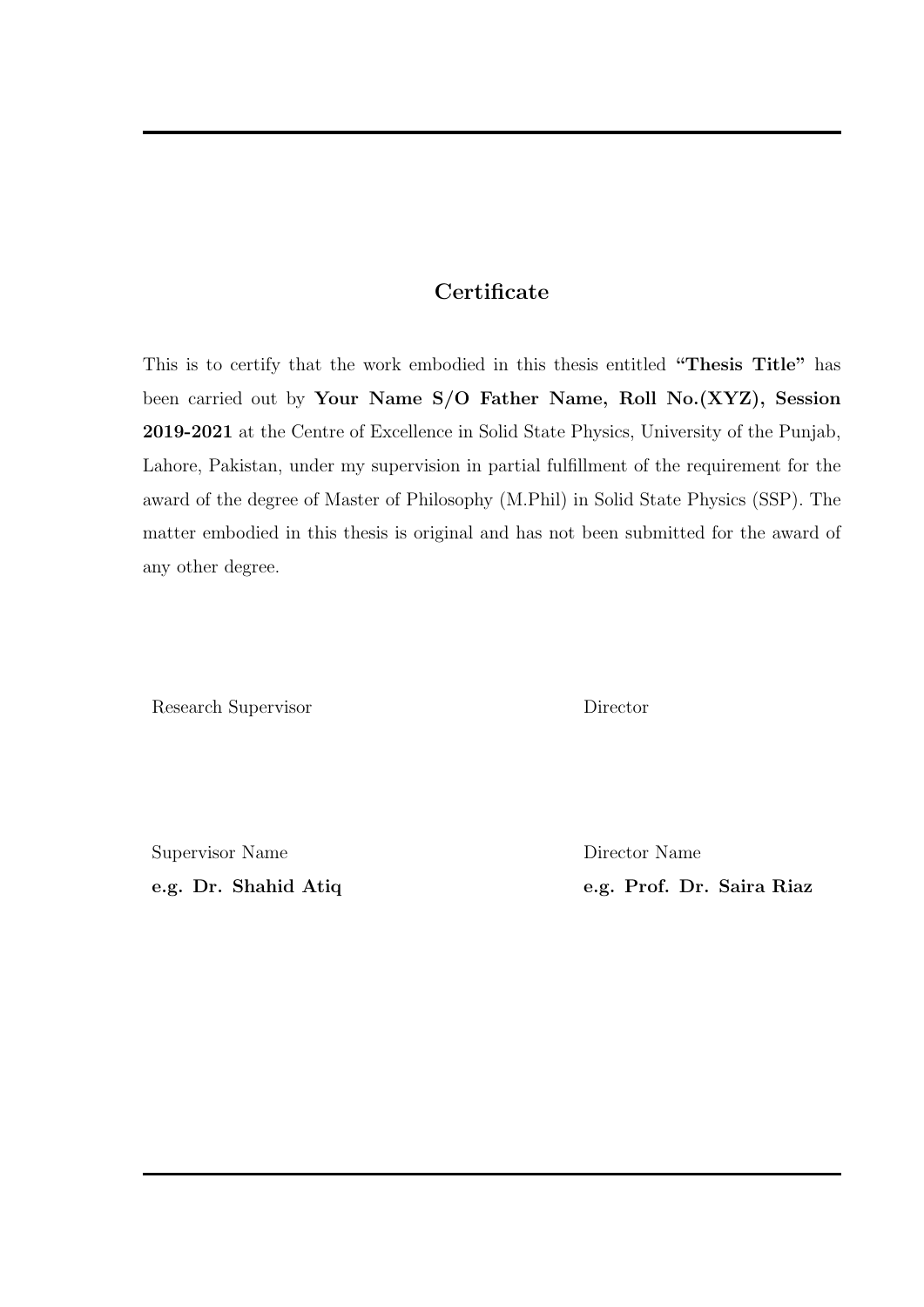والدين كے نام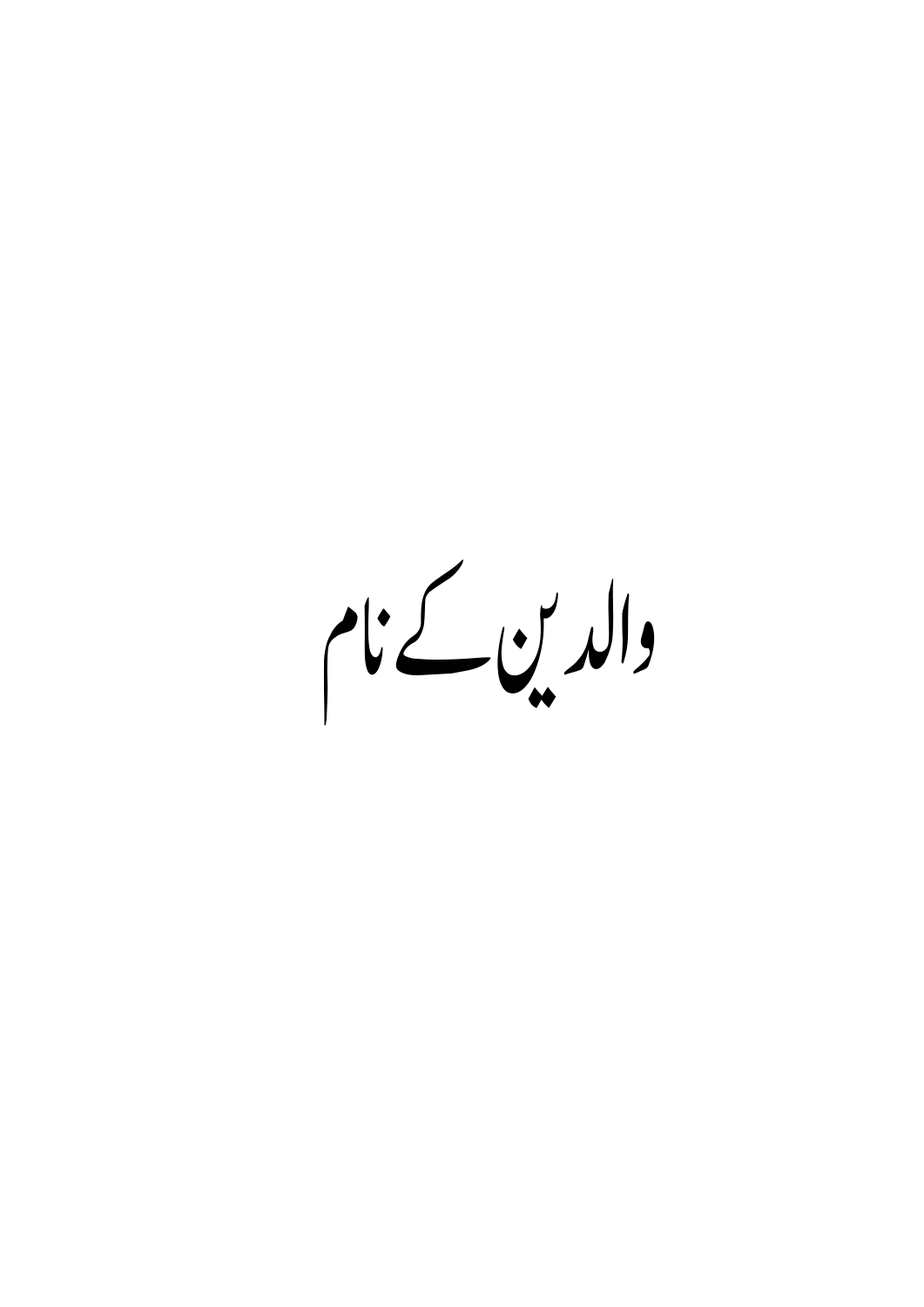### Abstract

Start from here....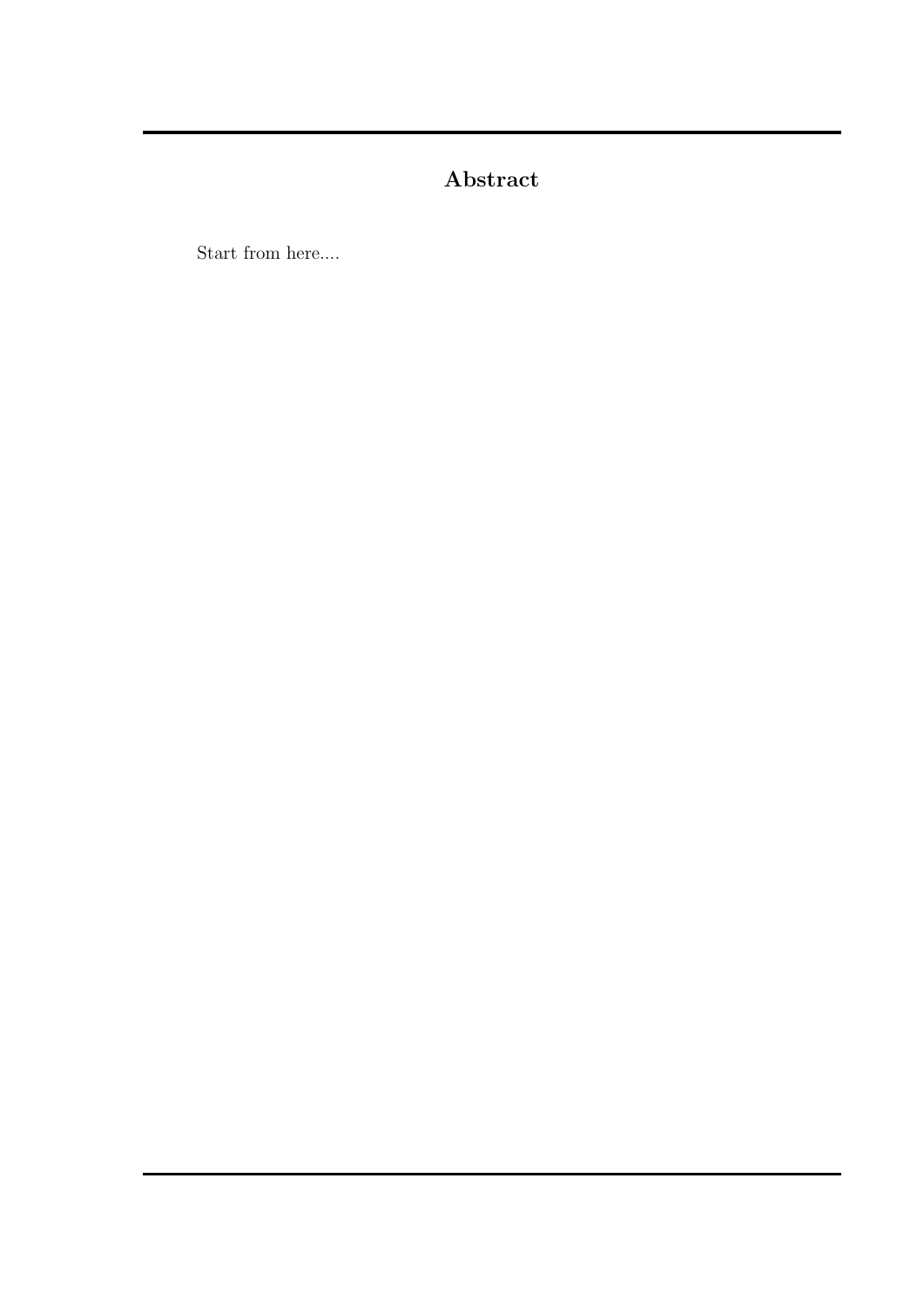### Acknowledgment

In the Name of Allah, the Beneficent, the Merciful

Start from here....

May Allah bless you all!

Your Name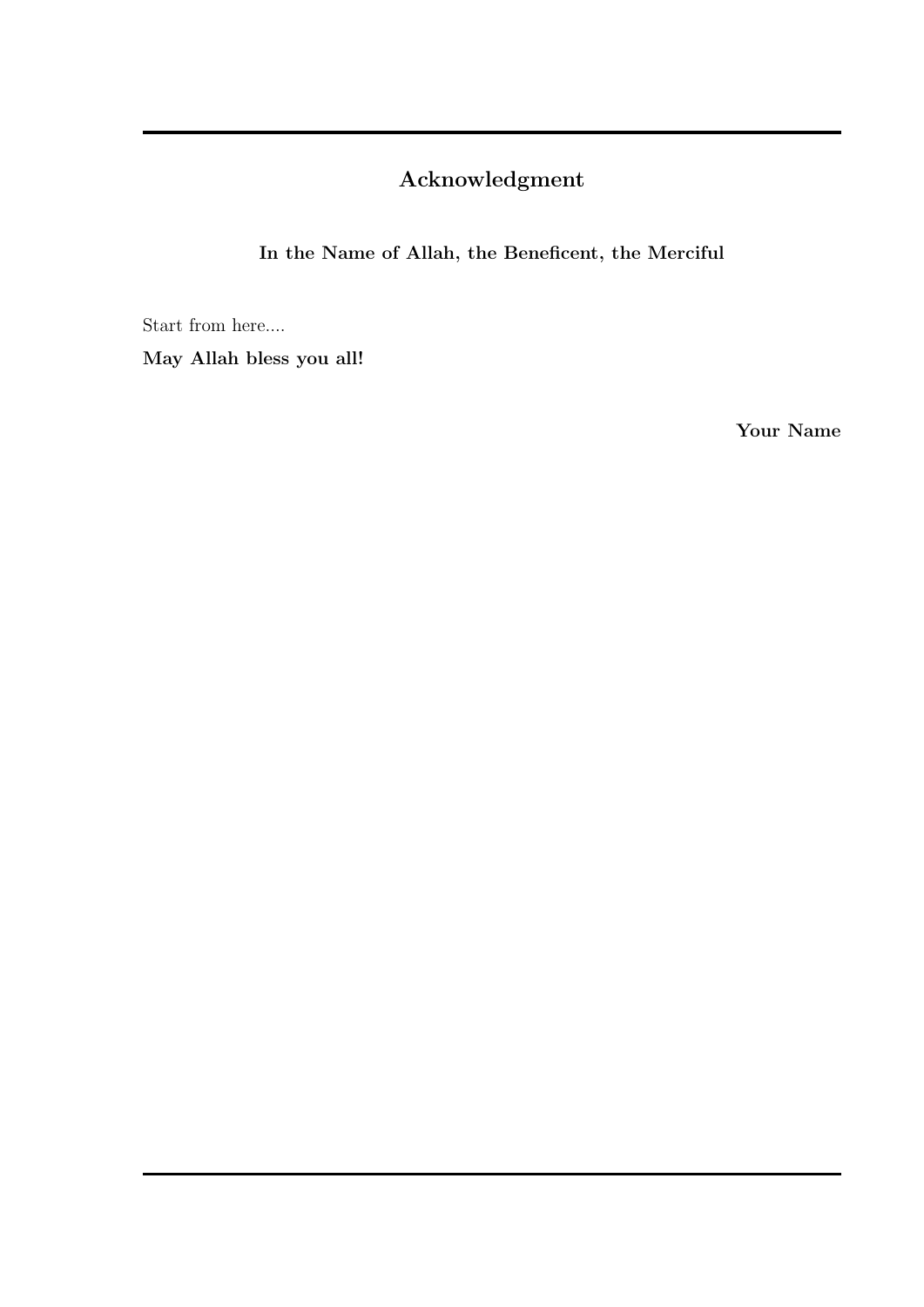# **Contents**

| <b>List of Figures</b>  |                             |                                                                             |                |  |  |  |  |  |  |  |
|-------------------------|-----------------------------|-----------------------------------------------------------------------------|----------------|--|--|--|--|--|--|--|
|                         | <b>List of Tables</b><br>ix |                                                                             |                |  |  |  |  |  |  |  |
| $\mathbf{1}$            |                             | <b>Write Your First Chapter's Name</b>                                      | $\mathbf{1}$   |  |  |  |  |  |  |  |
|                         | 1.1                         |                                                                             | $\mathbf{1}$   |  |  |  |  |  |  |  |
|                         |                             | Write Here Your First Subsection Heading<br>1.1.1                           | $\mathbf{1}$   |  |  |  |  |  |  |  |
|                         | 1.2                         |                                                                             | $\overline{2}$ |  |  |  |  |  |  |  |
|                         |                             | Write Here Your Second Subsection Heading<br>1.2.1                          | 2              |  |  |  |  |  |  |  |
|                         | 1.3                         | How to write an equation $\ldots \ldots \ldots \ldots \ldots \ldots \ldots$ | $\overline{2}$ |  |  |  |  |  |  |  |
|                         | 1.4                         |                                                                             | 3              |  |  |  |  |  |  |  |
|                         | 1.5                         |                                                                             | 3              |  |  |  |  |  |  |  |
|                         | 1.6                         |                                                                             | 3              |  |  |  |  |  |  |  |
| $\overline{\mathbf{2}}$ |                             | <b>Write Your Second Chapter's Name</b>                                     | $\overline{4}$ |  |  |  |  |  |  |  |
|                         | 2.1                         |                                                                             | $\overline{4}$ |  |  |  |  |  |  |  |
|                         |                             | Write Here Your First Subsection Heading<br>2.1.1                           | $\overline{4}$ |  |  |  |  |  |  |  |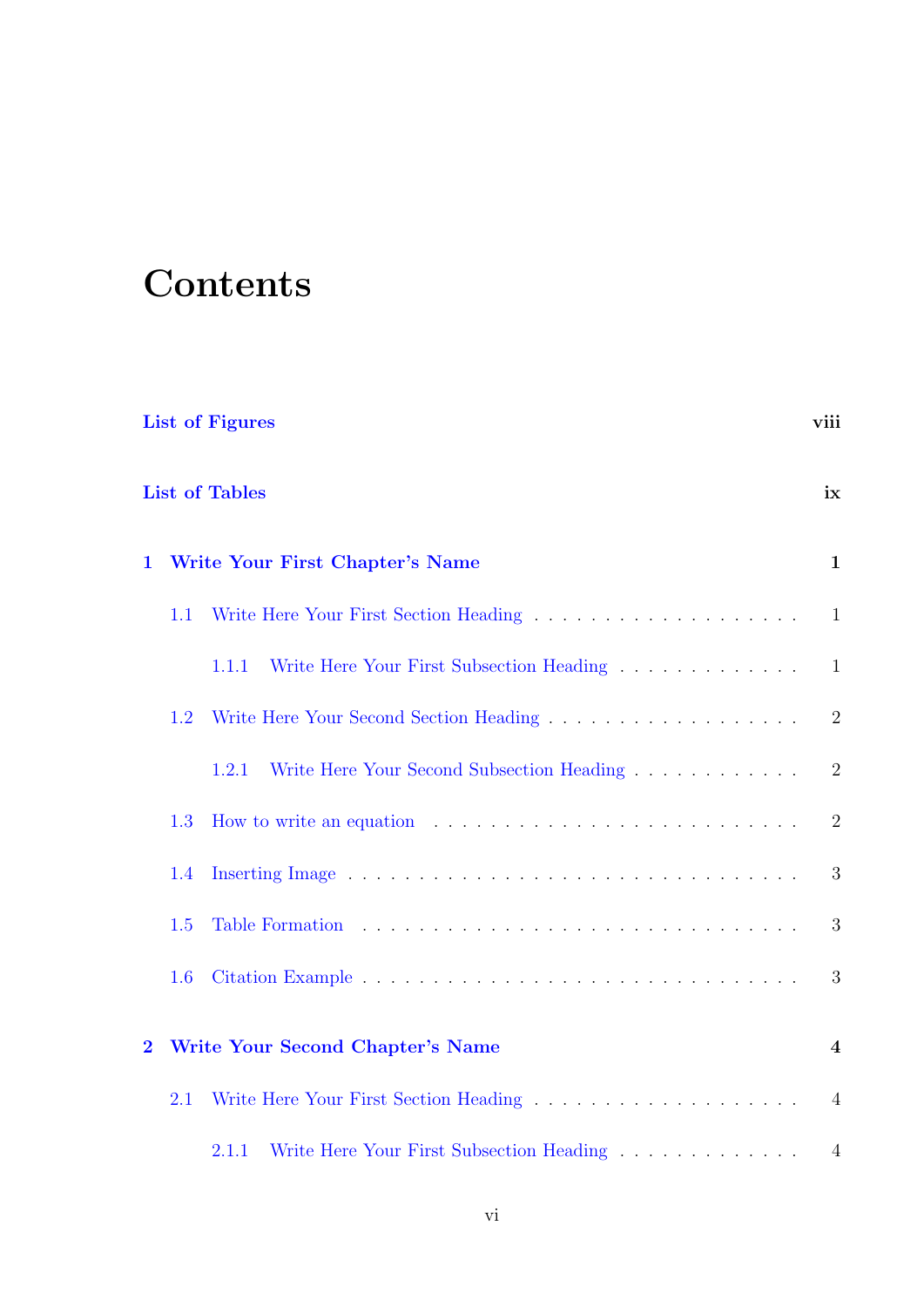|                         | 2.2 |                                                                                          | 5              |
|-------------------------|-----|------------------------------------------------------------------------------------------|----------------|
|                         |     | Write Here Your Second Subsection Heading<br>2.2.1                                       | 5              |
| $\bf{3}$                |     | <b>Write Your Third Chapter's Name</b>                                                   | 6              |
|                         | 3.1 | Write Here Your First Section Heading $\ldots \ldots \ldots \ldots \ldots \ldots \ldots$ | 6              |
|                         |     | Write Here Your First Subsection Heading<br>3.1.1                                        | 6              |
|                         | 3.2 |                                                                                          | $\overline{7}$ |
|                         |     | Write Here Your Second Subsection Heading<br>3.2.1                                       | $\overline{7}$ |
| $\overline{\mathbf{4}}$ |     | Write Your Fourth Chapter's Name                                                         | 8              |
|                         | 4.1 |                                                                                          | 8              |
|                         |     | Write Here Your First Subsection Heading<br>4.1.1                                        | 8              |
|                         | 4.2 |                                                                                          | 9              |
|                         |     | Write Here Your Second Subsection Heading<br>4.2.1                                       | 9              |
| $\bf{5}$                |     | Write Your Fifth Chapter's Name                                                          | 10             |
|                         | 5.1 |                                                                                          | 10             |
|                         |     | Write Here Your First Subsection Heading<br>5.1.1                                        | 10             |
|                         | 5.2 |                                                                                          | 11             |
|                         |     | Write Here Your Second Subsection Heading<br>5.2.1                                       | 11             |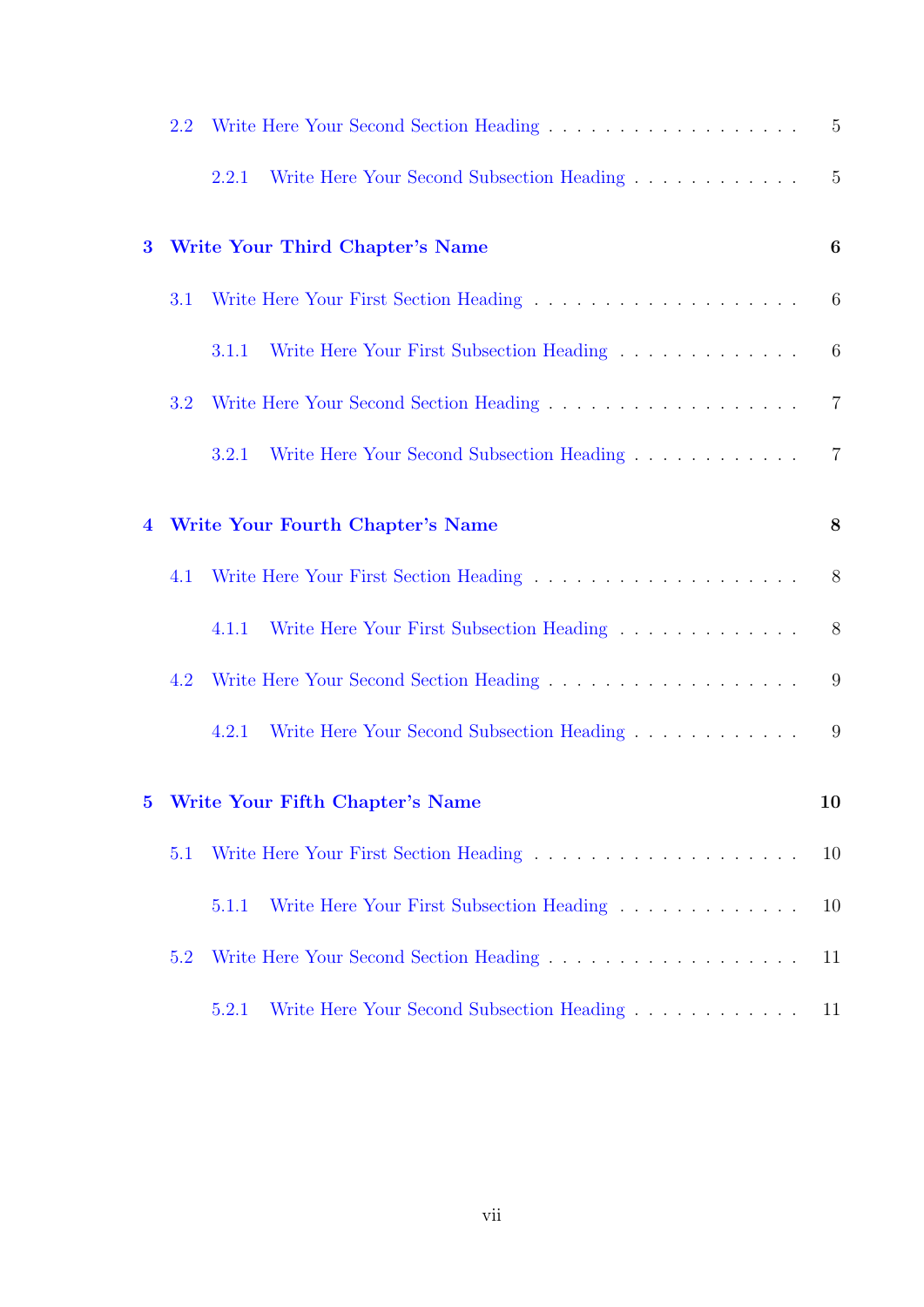# <span id="page-8-0"></span>List of Figures

|--|--|--|--|--|--|--|--|--|--|--|--|--|--|--|--|--|--|--|--|--|--|--|--|--|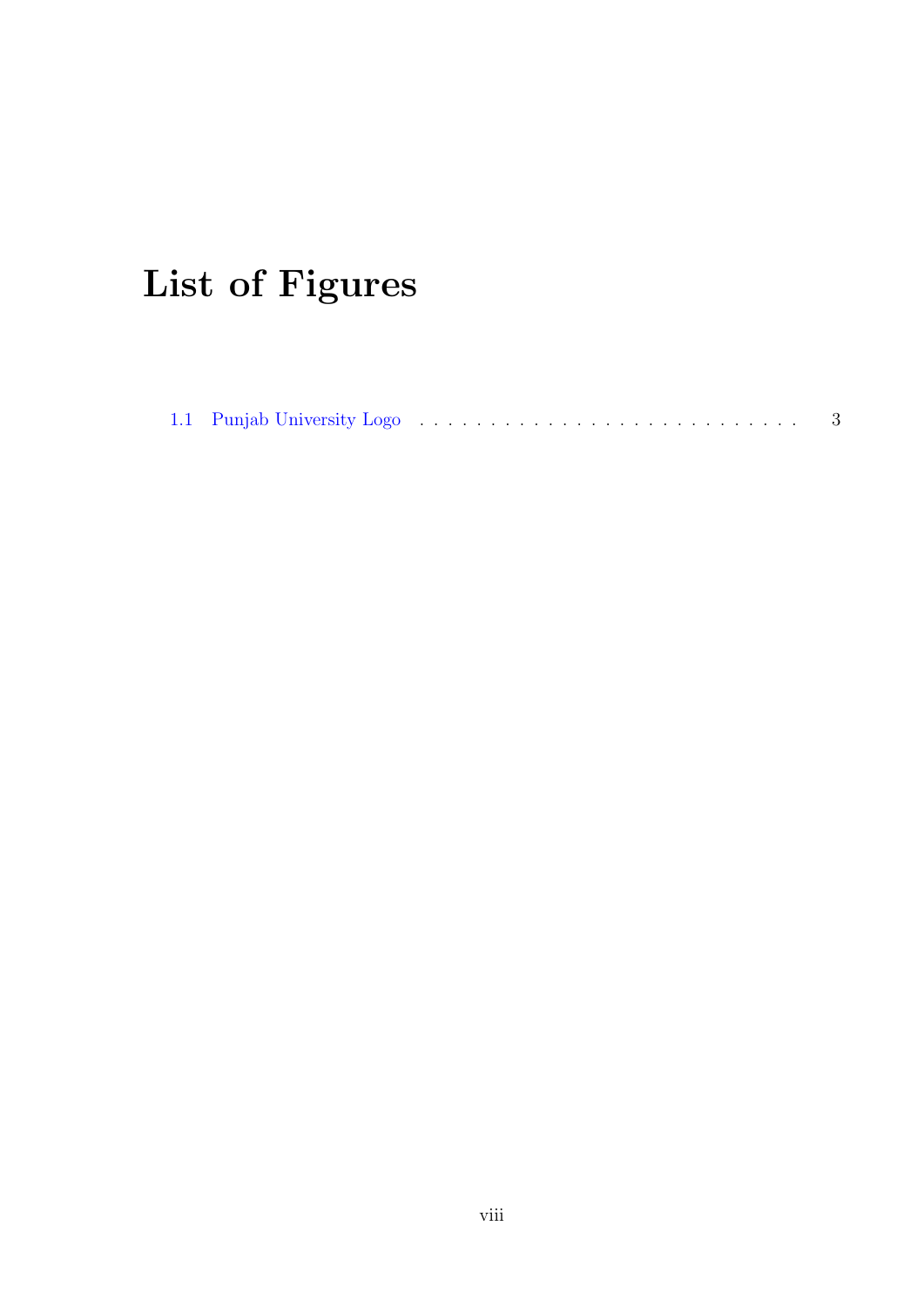# <span id="page-9-0"></span>List of Tables

|--|--|--|--|--|--|--|--|--|--|--|--|--|--|--|--|--|--|--|--|--|--|--|--|--|--|--|--|--|--|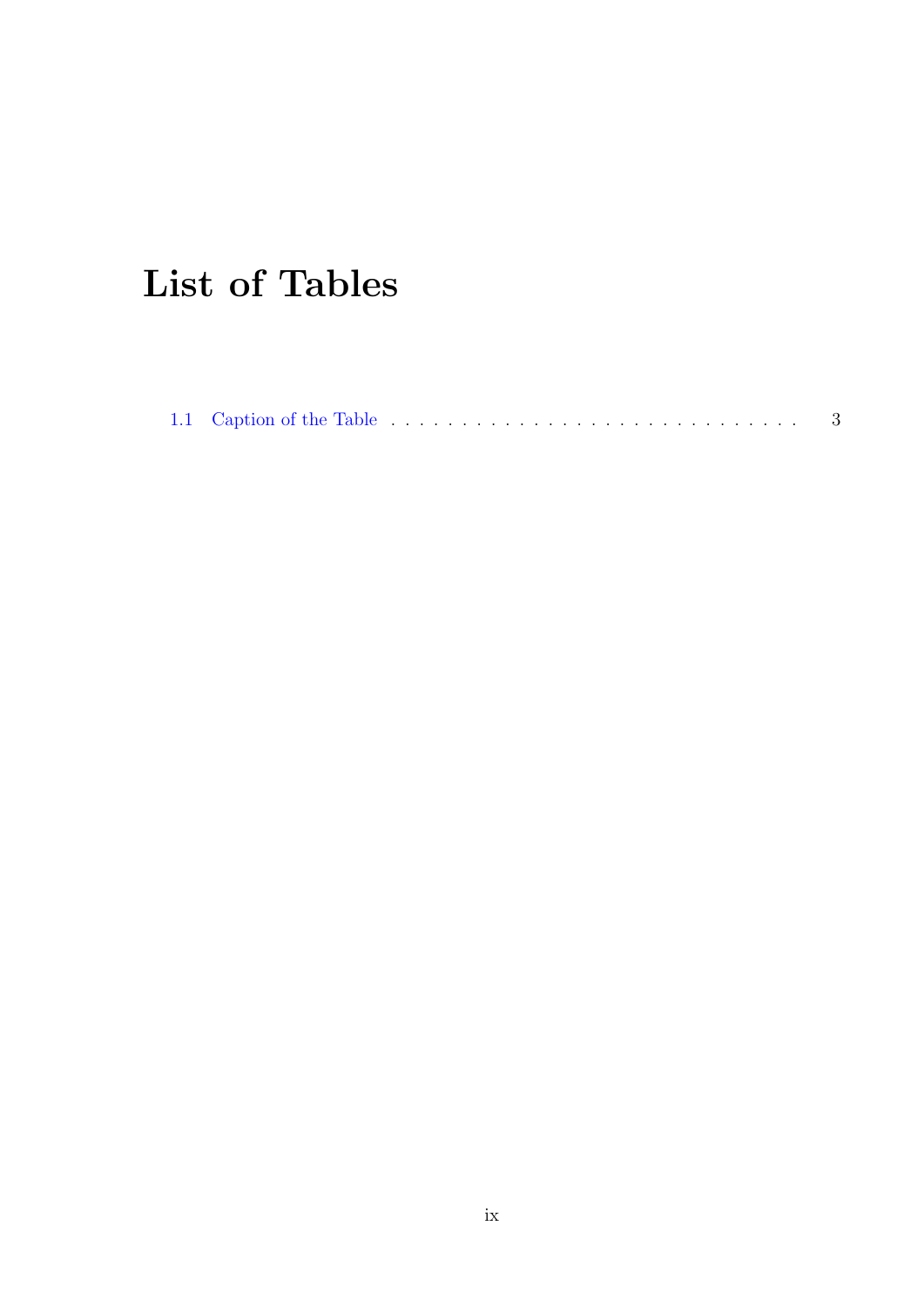# <span id="page-10-0"></span>Write Your First Chapter's Name

### <span id="page-10-1"></span>1.1 Write Here Your First Section Heading

Text in the first section. Text in the first section.Text in the first section.Text in the first section.Text in the first section.Text in the first section.Text in the first section.Text in the first section.Text in the first section. Text in the first section.Text in the first section.Text in the first section.Text in the first section.Text in the first section.Text in the first section.Text in the first section.Text in the first section.Text in the first section.

#### <span id="page-10-2"></span>1.1.1 Write Here Your First Subsection Heading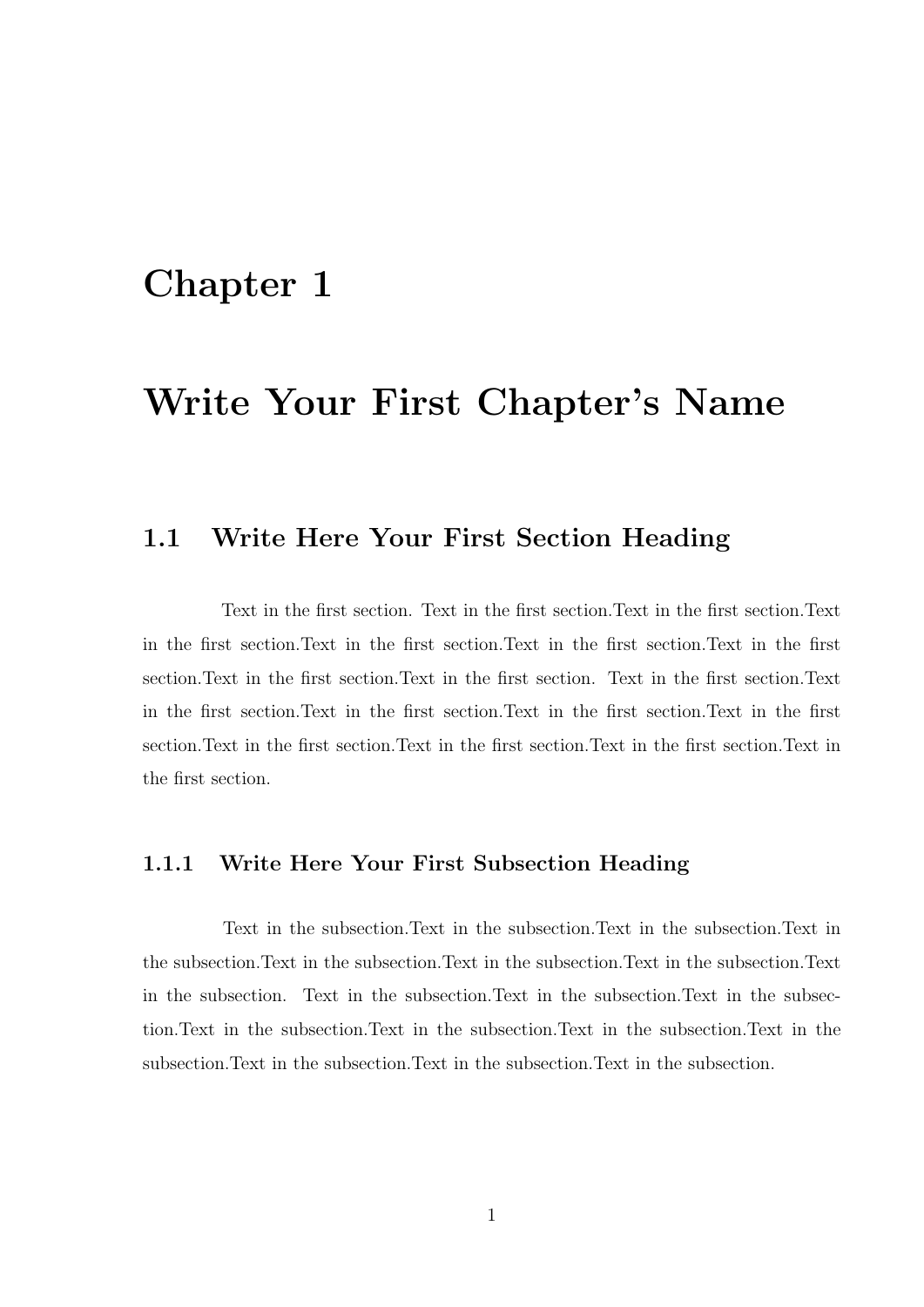<span id="page-11-0"></span>Text in the second section.Text in the second section.Text in the second section.Text in the second section.Text in the second section.Text in the second section.Text in the second section.Text in the second section.Text in the second section.Text in the second section. Text in the second section. Text in the second section. Text in the second section.Text in the second section.Text in the second section.Text in the second section.Text in the second section.

#### <span id="page-11-1"></span>1.2.1 Write Here Your Second Subsection Heading

Text in the second section.Text in the second section.Text in the second section.Text in the second section.Text in the second section.Text in the second section.Text in the second section.Text in the second section.Text in the second section.Text in the second section.Text in the second section.Text in the second section.Text in the second section.Text in the second section.Text in the second section.Text in the second section.Text in the second section.

### <span id="page-11-2"></span>1.3 How to write an equation

To add any Equation in document following environment needed.

$$
\text{Lattice Constant} = \frac{\lambda}{2\sin\theta}\sqrt{h^2 + k^2 + l^2} \tag{1.1}
$$

We can label any equation or figure using the command of

\label{eq 1.1}

Similarly, we can refer any equation, figure, and figure using the command of

\ref{eq 1.1}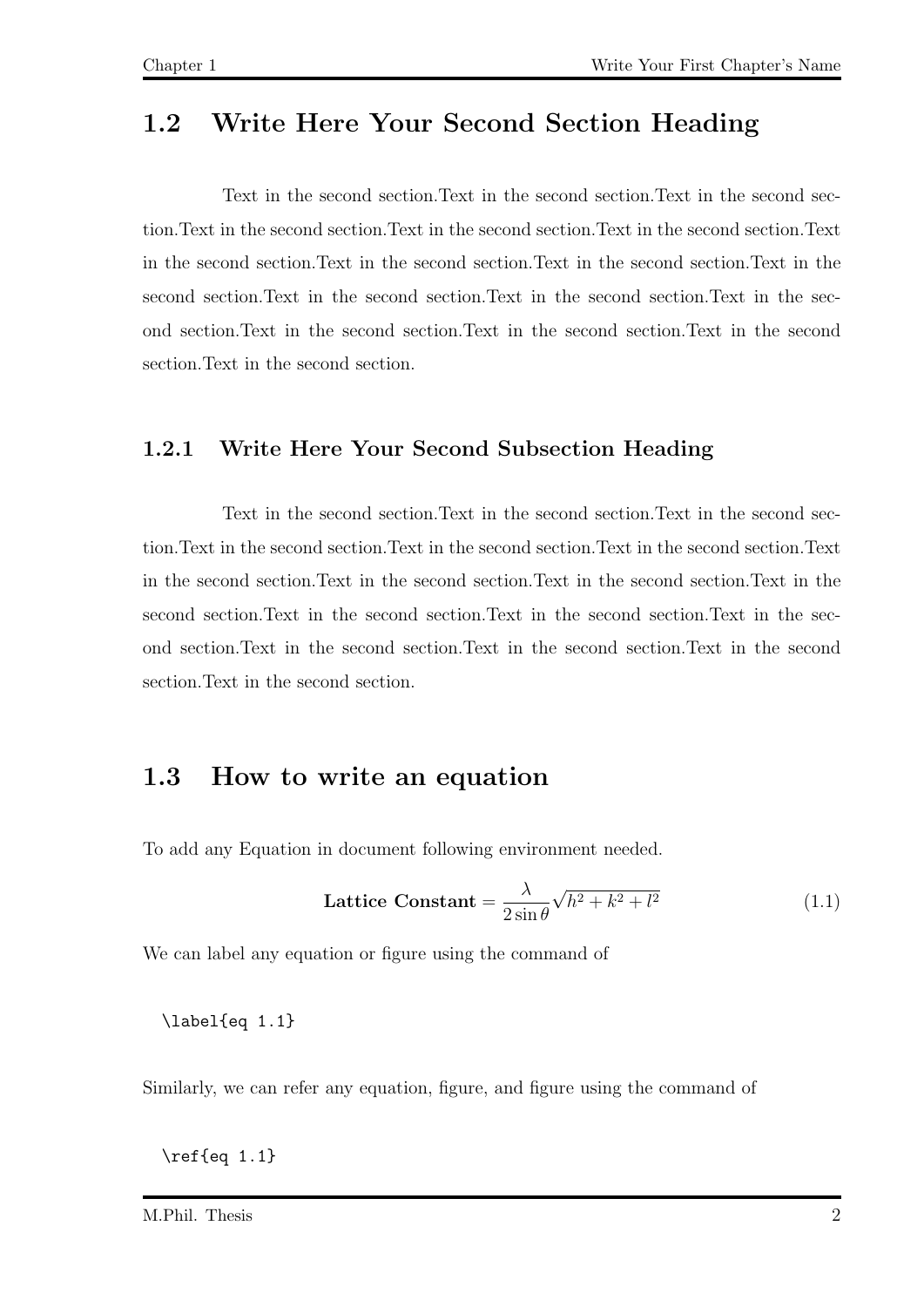### <span id="page-12-0"></span>1.4 Inserting Image

<span id="page-12-3"></span>To insert any image in the document follow the following environment.



Figure 1.1: Punjab University Logo

### <span id="page-12-4"></span><span id="page-12-1"></span>1.5 Table Formation

Table 1.1: Caption of the Table

|         | First Entry Second Entry Third Entry |         |
|---------|--------------------------------------|---------|
| item 11 | item 12                              | item 13 |
| item 21 | item 22                              | item 23 |

### <span id="page-12-2"></span>1.6 Citation Example

Here some references are cited in APA style. Vellacheri et al., [2014](#page-21-0) and Asaithambi et al., [2021](#page-21-1)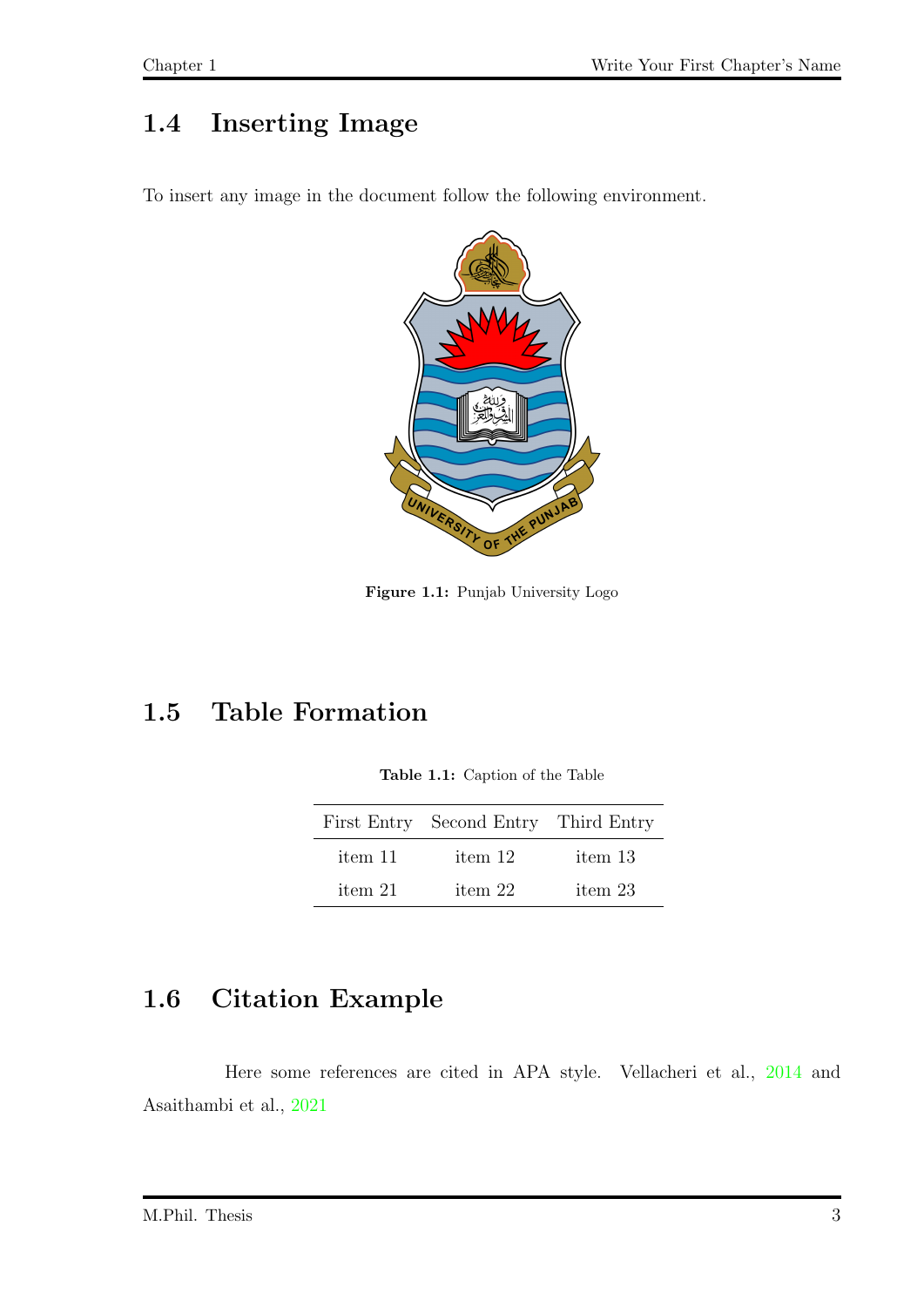# <span id="page-13-0"></span>Write Your Second Chapter's Name

### <span id="page-13-1"></span>2.1 Write Here Your First Section Heading

Text in the first section. Text in the first section.Text in the first section.Text in the first section.Text in the first section.Text in the first section.Text in the first section.Text in the first section.Text in the first section. Text in the first section.Text in the first section.Text in the first section.Text in the first section.Text in the first section.Text in the first section.Text in the first section.Text in the first section.Text in the first section.

#### <span id="page-13-2"></span>2.1.1 Write Here Your First Subsection Heading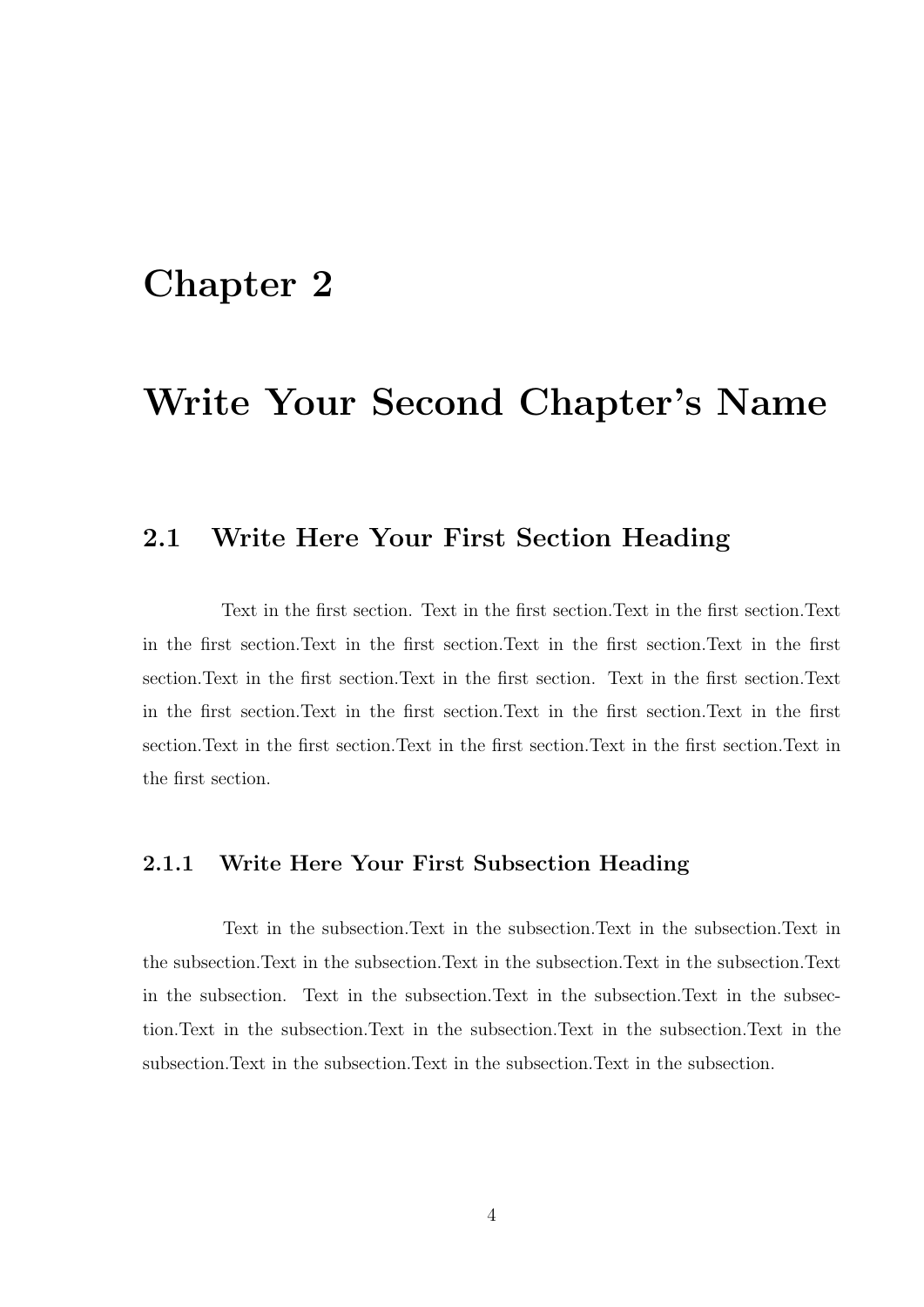<span id="page-14-0"></span>Text in the second section.Text in the second section.Text in the second section.Text in the second section.Text in the second section.Text in the second section.Text in the second section.Text in the second section.Text in the second section.Text in the second section. Text in the second section. Text in the second section. Text in the second section.Text in the second section.Text in the second section.Text in the second section.Text in the second section.

#### <span id="page-14-1"></span>2.2.1 Write Here Your Second Subsection Heading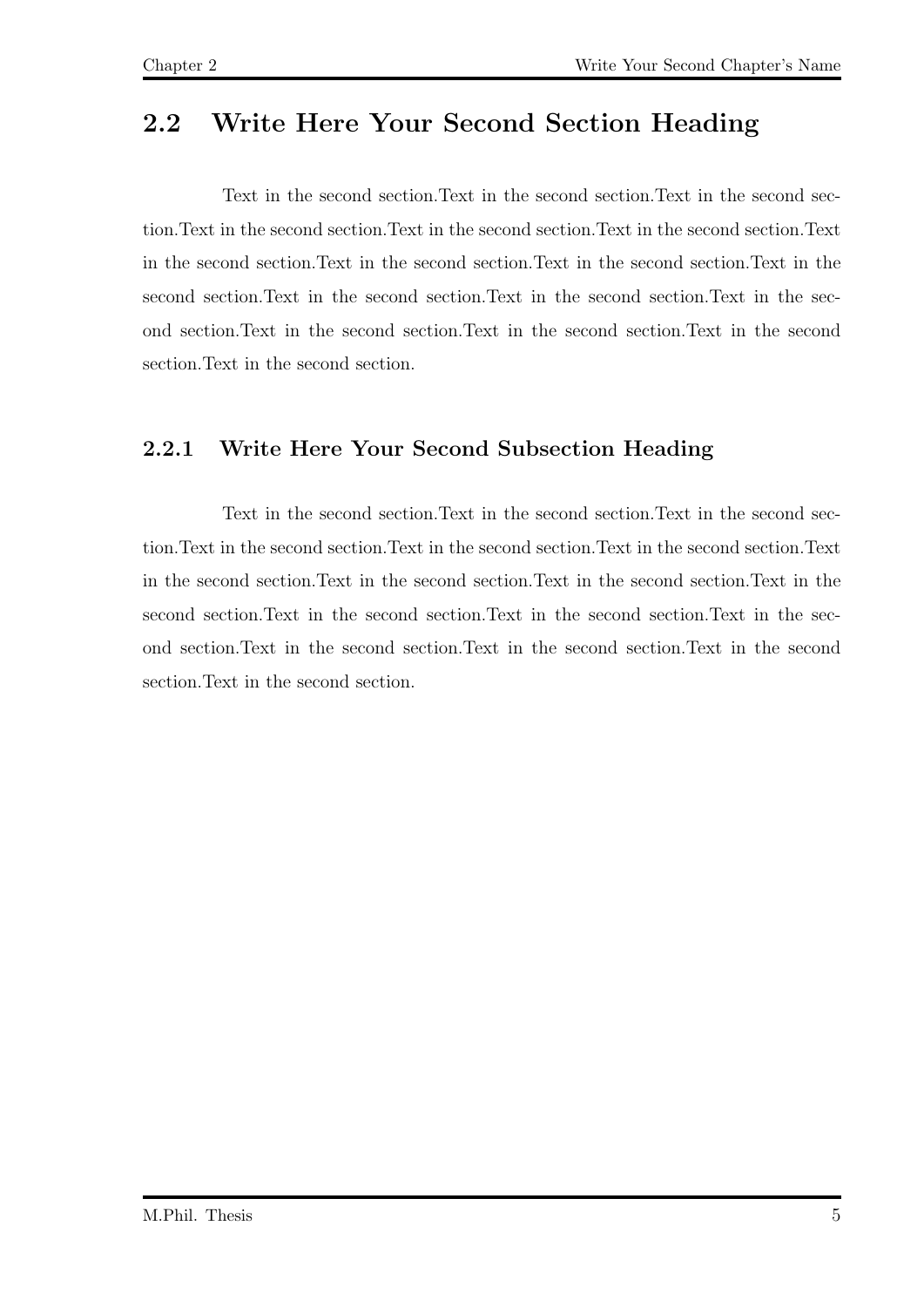# <span id="page-15-0"></span>Write Your Third Chapter's Name

#### <span id="page-15-1"></span>3.1 Write Here Your First Section Heading

Text in the first section. Text in the first section.Text in the first section.Text in the first section.Text in the first section.Text in the first section.Text in the first section.Text in the first section.Text in the first section. Text in the first section.Text in the first section.Text in the first section.Text in the first section.Text in the first section.Text in the first section.Text in the first section.Text in the first section.Text in the first section.

#### <span id="page-15-2"></span>3.1.1 Write Here Your First Subsection Heading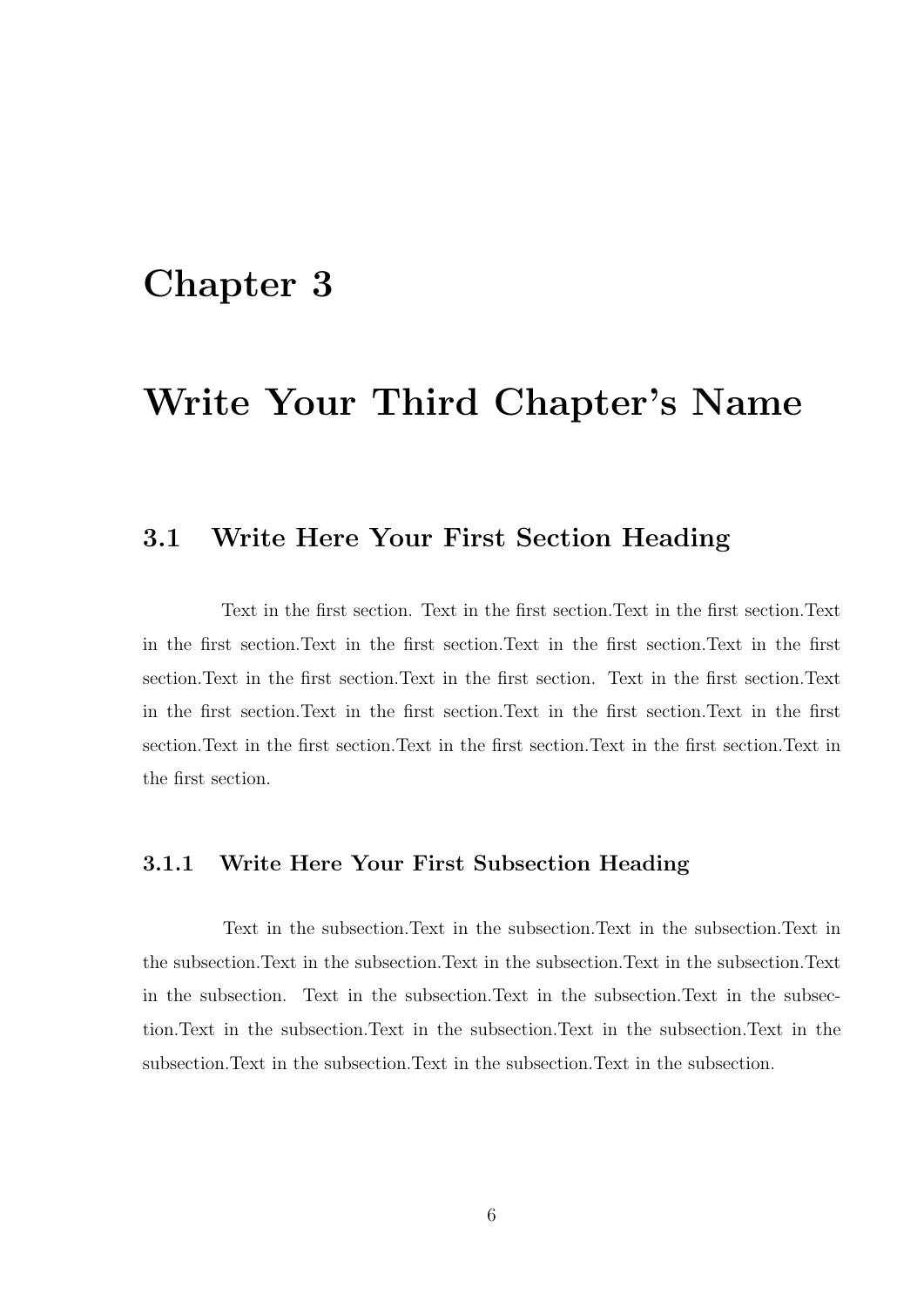<span id="page-16-0"></span>Text in the second section.Text in the second section.Text in the second section.Text in the second section.Text in the second section.Text in the second section.Text in the second section.Text in the second section.Text in the second section.Text in the second section. Text in the second section. Text in the second section. Text in the second section.Text in the second section.Text in the second section.Text in the second section.Text in the second section.

### <span id="page-16-1"></span>3.2.1 Write Here Your Second Subsection Heading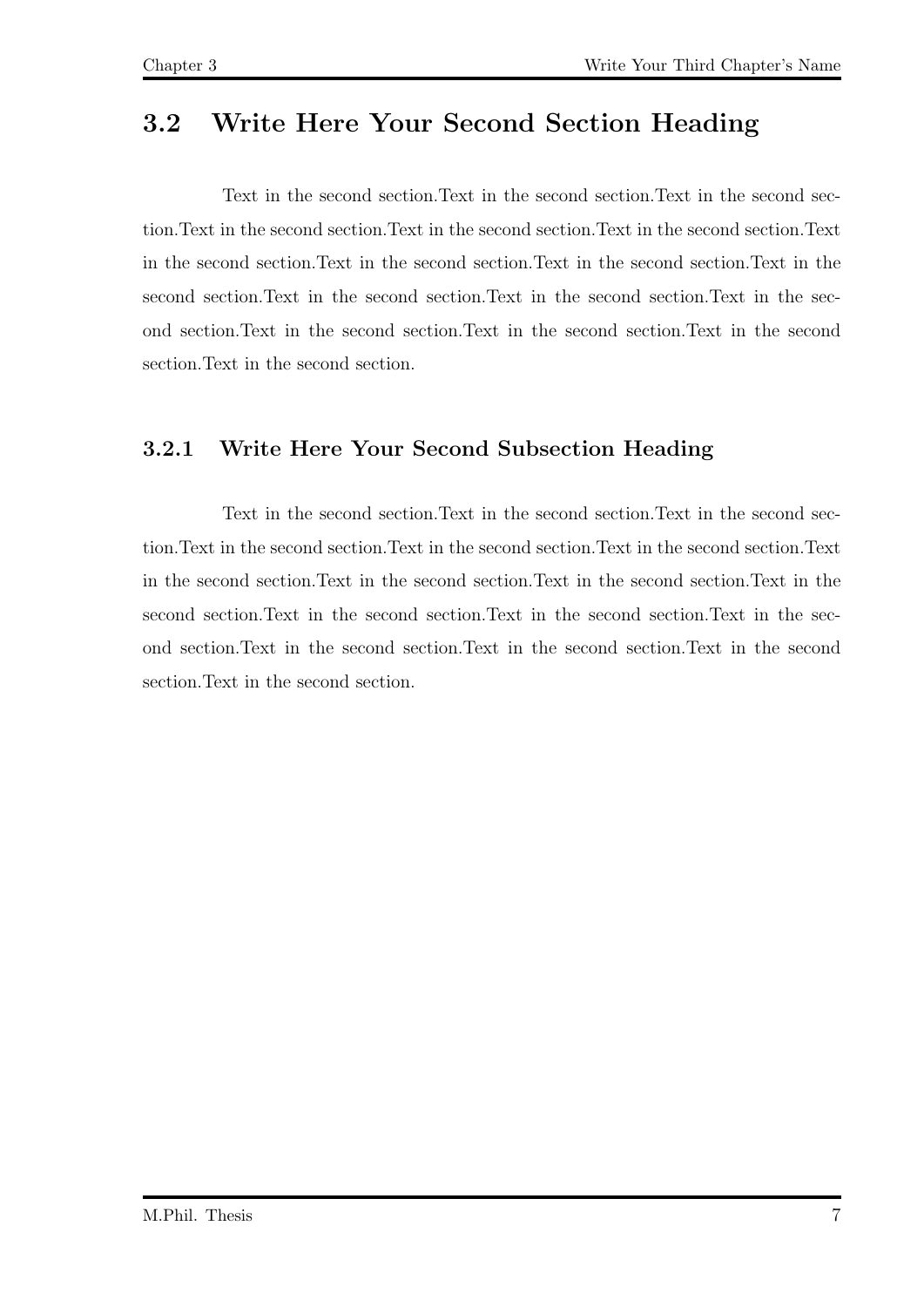# <span id="page-17-0"></span>Write Your Fourth Chapter's Name

#### <span id="page-17-1"></span>4.1 Write Here Your First Section Heading

Text in the first section. Text in the first section.Text in the first section.Text in the first section.Text in the first section.Text in the first section.Text in the first section.Text in the first section.Text in the first section. Text in the first section.Text in the first section.Text in the first section.Text in the first section.Text in the first section.Text in the first section.Text in the first section.Text in the first section.Text in the first section.

#### <span id="page-17-2"></span>4.1.1 Write Here Your First Subsection Heading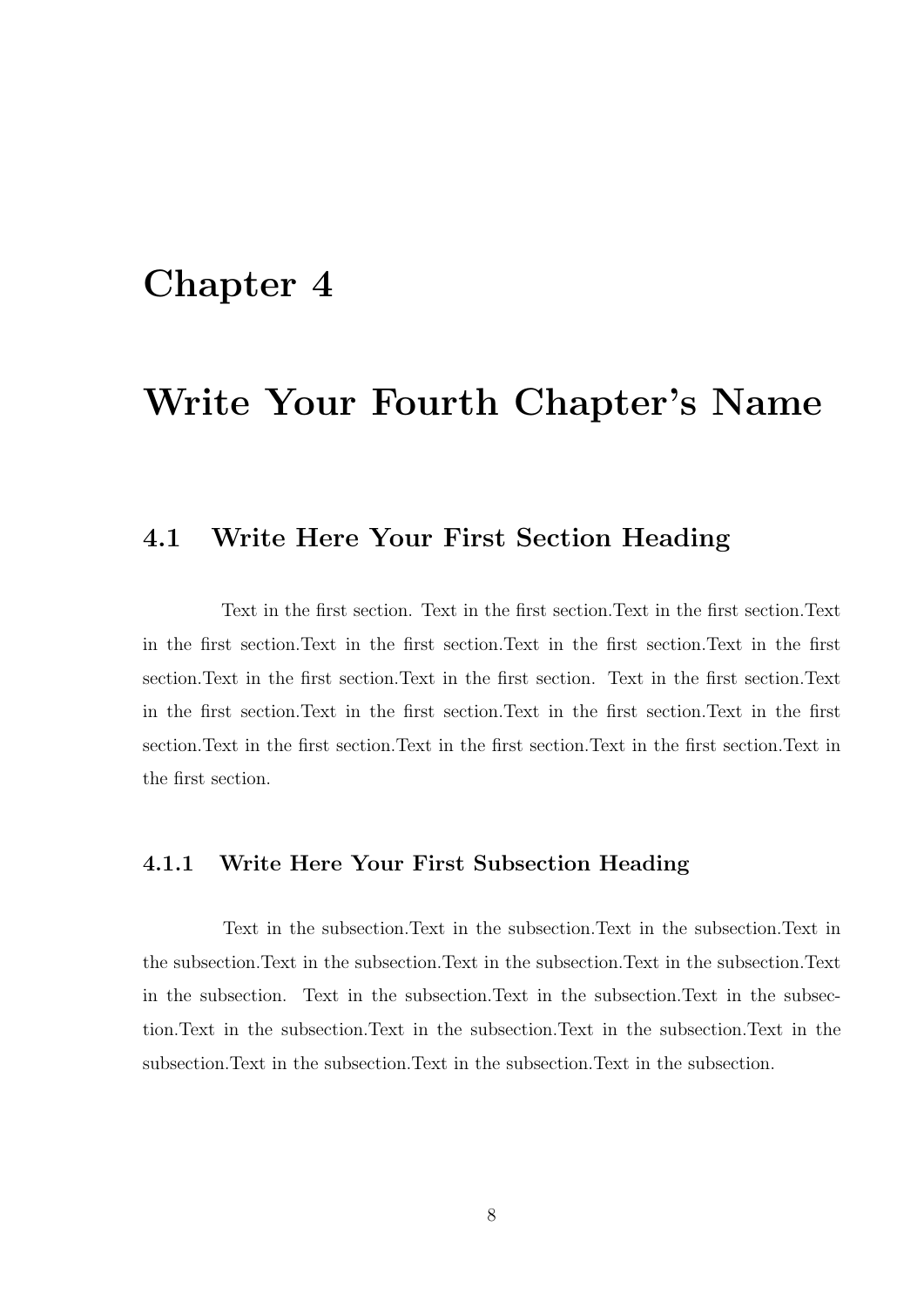<span id="page-18-0"></span>Text in the second section.Text in the second section.Text in the second section.Text in the second section.Text in the second section.Text in the second section.Text in the second section.Text in the second section.Text in the second section.Text in the second section. Text in the second section. Text in the second section. Text in the second section.Text in the second section.Text in the second section.Text in the second section.Text in the second section.

### <span id="page-18-1"></span>4.2.1 Write Here Your Second Subsection Heading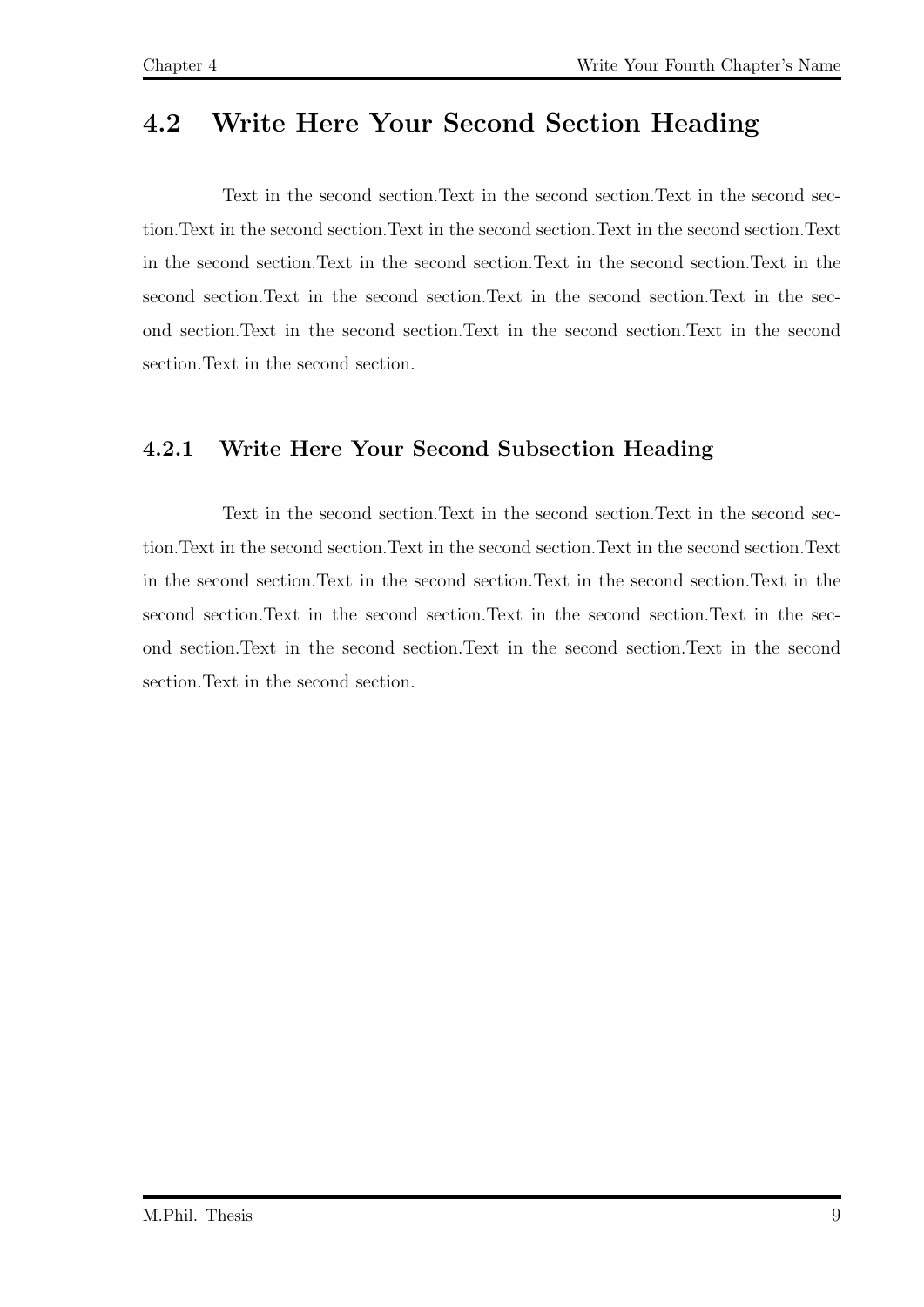# <span id="page-19-0"></span>Write Your Fifth Chapter's Name

### <span id="page-19-1"></span>5.1 Write Here Your First Section Heading

Text in the first section. Text in the first section.Text in the first section.Text in the first section.Text in the first section.Text in the first section.Text in the first section.Text in the first section.Text in the first section. Text in the first section.Text in the first section.Text in the first section.Text in the first section.Text in the first section.Text in the first section.Text in the first section.Text in the first section.Text in the first section.

#### <span id="page-19-2"></span>5.1.1 Write Here Your First Subsection Heading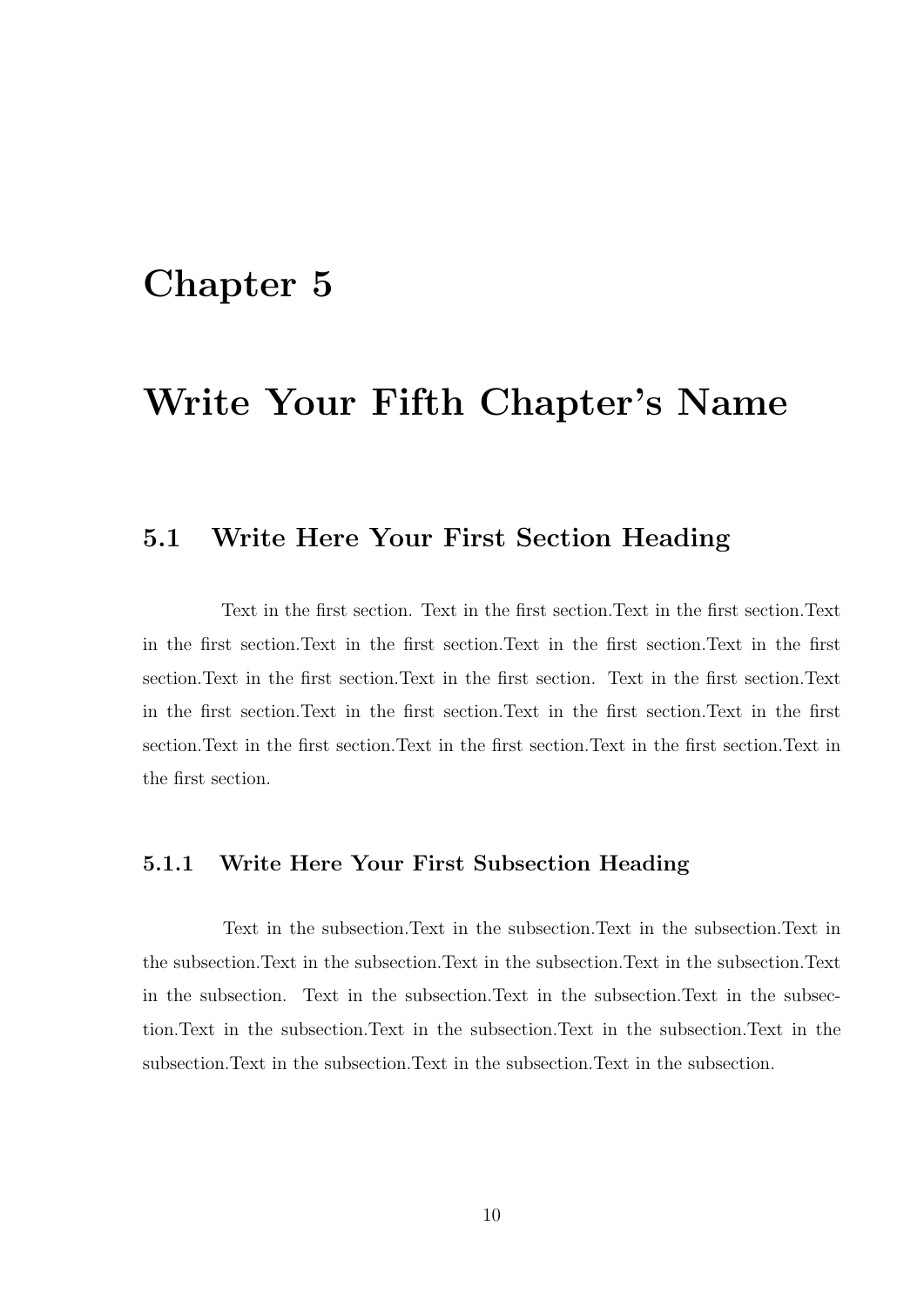<span id="page-20-0"></span>Text in the second section.Text in the second section.Text in the second section.Text in the second section.Text in the second section.Text in the second section.Text in the second section.Text in the second section.Text in the second section.Text in the second section. Text in the second section. Text in the second section. Text in the second section.Text in the second section.Text in the second section.Text in the second section.Text in the second section.

#### <span id="page-20-1"></span>5.2.1 Write Here Your Second Subsection Heading